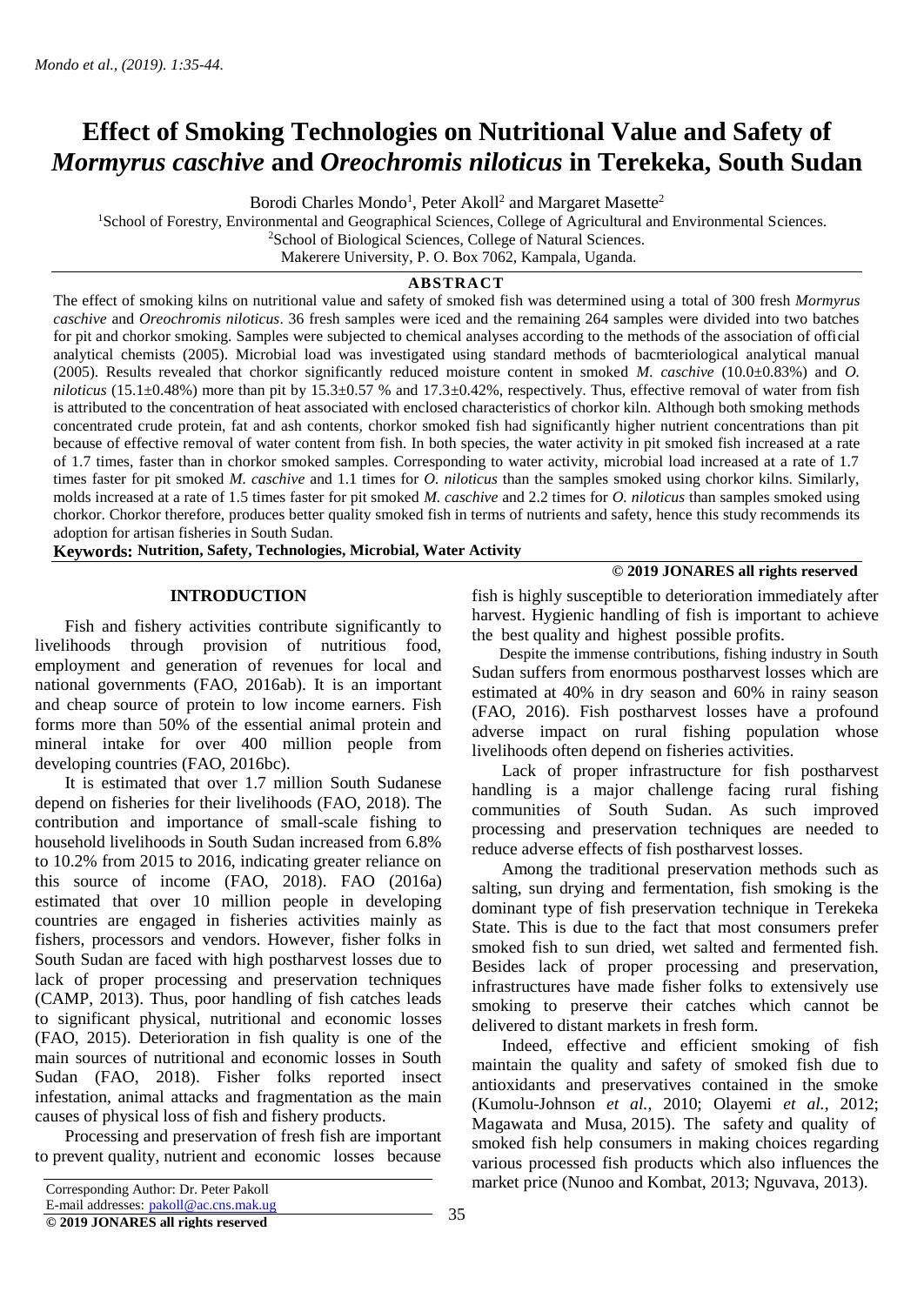The effect of smoking technologies, however, have not been determined in South Sudan making it hard to adopt improvement. This study therefore, assessed the effect of smoking technologies on nutritional value and safety of *Mormyrus caschive* (L) (Elephant snout in English or *Khasma al banat* in Arabic), and *Oreochromis niloticus* (L) (Nile tilapia in English or *Bulti* in Arabic) with the aim of adopting suitable kiln that maintains good quality and prolongs shelf life of smoked fish for sustainable supply of nutritious fish for the market in South Sudan.

## **MATERIALS AND METHODS**

#### **Study area**

The study was conducted in June, 2018 in Terekeka County; Terekeka State, South Sudan. Terekeka State (Figure: 1) is located 70 km north of Juba on the western bank of the Nile. It lies between latitudes of 5˚ 23 and 879" N and longitudes 31˚ 48 and 429" E. Terekeka has tropical climate with comparatively small seasonal variations of temperatures, humidity and wind throughout the year. It receives average annual rainfall of 907 mm from the months of April to November. The area experiences dry periods between the months of December and March. The average annual temperature is 27.7 °C. It is often in the dry season when most people are actively involved in fisheries activities. However, plentiful periods of fish catch occur during the months of June to August particularly when the flood has receded.



**Figure 1:** Map of the study area Sur-num landing site, Terekeka

# **Study design**

 The study was conducted in two phases; field smoking and laboratory analyses. Physical parameters of the two fish species under investigation were recorded in the field. The lengths and weights were reported as means  $±$  standard deviation. Field experimental smoking of the two fish species was done by pit and chorkor technologies

using completely randomized design. In the laboratory, four study parameters were determined to compare the two smoking technologies: chemical composition, PAHs concentrations, microbial load and sensory attributes

# **Sampling, processing and analytical procedures**

 A total of 300 fresh *M. caschive* and *O. niloticus* were purchased at Sur-num landing site situated about one kilometer North of Terekeka Town. Weights and lengths of the purchased fish were measured individually using calibrated weighting balance and meter rule. Full length of each fish was taken by measuring from snout to the tail. Cleaning, scaling, gutting, and washing were done at the landing site. Fresh samples were kept in cooler boxes packed with ice blocks immediately after being taken off the nets at the fishing grounds. A purposeful smoking using improved chorkor and traditional pit was conducted at Terekeka landing site.

 Lokeyi women fish group chorkor was used to represent improved smoking kiln. The chorkor was measuring 2m long, 1m wide and 1m high with 3 wooden trays attached after every 30cm from base to top. The chorkor was constructed using unbaked bricks and the interior part plastered with clay soil. The top part of the chorkor was roofed with perforated flat iron sheets. It has two inlets at the base for aeration and smoke production by burning firewood. The smoking chamber has a movable door that remained closed except during monitoring periods. A traditional pit was constructed alongside improved chorkor kiln (Figure: 2).



Traditional pit



Improved chorkor **Figure 2:** Traditional pit and improved chorkor kilns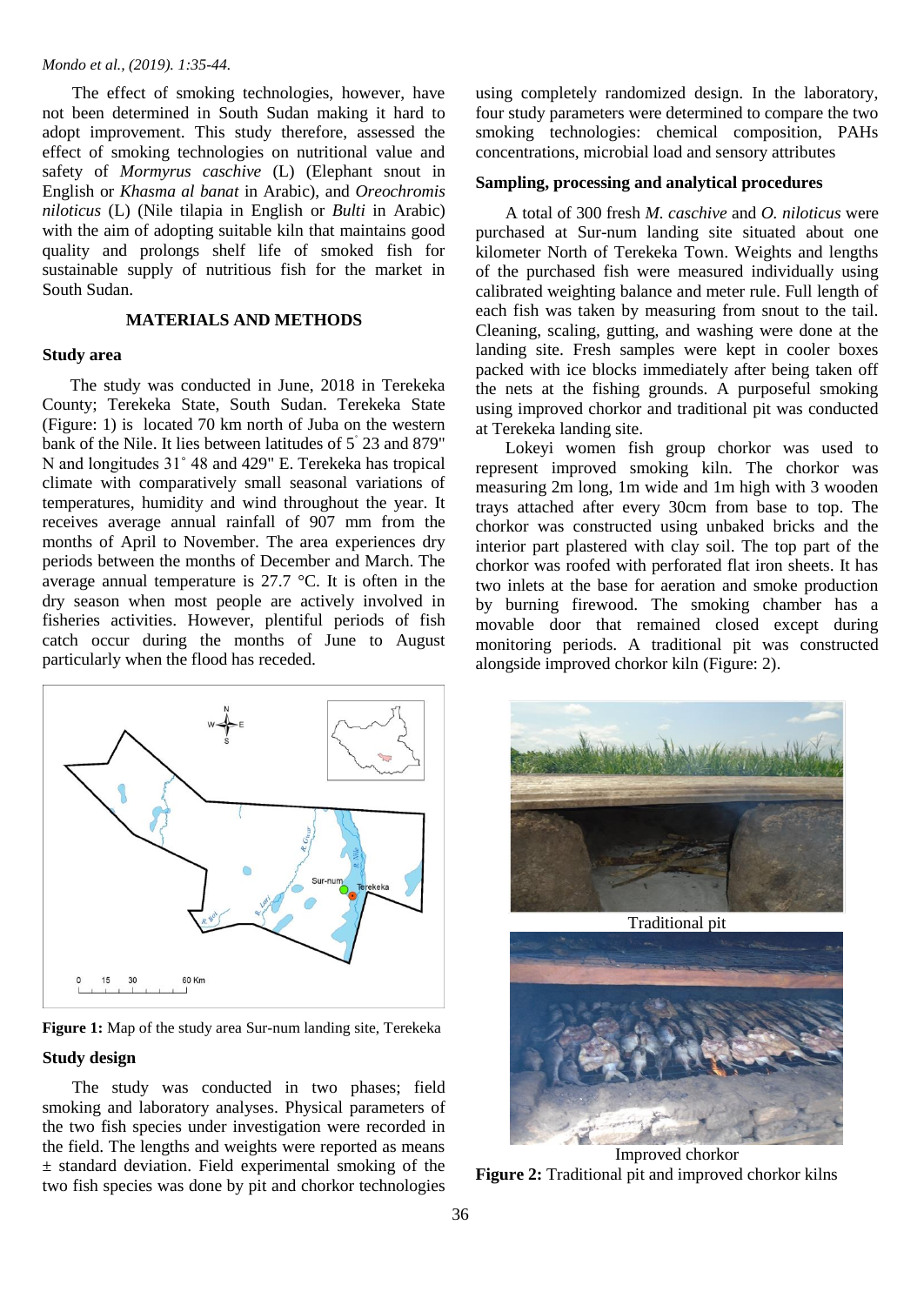The measurements for the pit were; 1m long, 0.5m wide and 0.5m high as practiced by fisher folks in the area. Four wooden planks were placed at the edges where a wire mesh sits. During fish smoking, flat iron sheet was used to cover the fish samples.

 From the procured samples, 12 specimens of each fish species were ice-stored at 4°C and transported to the laboratory where 6 specimens from each species were destined for proximate and microbial analyses respectively. The remaining 276 specimens were divided equally into two batches for pit and chorkor experimental smoking using *Acacia seyal,* the dominant tree species for smoking fish in the area. All the fish were washed to remove slime, descaled, eviscerated and rewashed thoroughly with clean water to remove blood. The fish samples were then immersed in a freshly-prepared salt solution (a mixture of 100 g salt in 10 L of clean water) for 15 minutes followed by draining for 15 minutes. Fire was set in pit and chorkor kilns to generate smoke heat by burning *Acacia seyal* wood. The pre-treated fish samples were randomly loaded on the wooden trays and wire mesh on top of chorkor and pit respectively. The desired temperature of  $60^{\circ}$ -80 $^{\circ}$  C was maintained manually by a thermometer until fish were smoke dried.

 During smoking, the position of fish samples in the wooden trays were changed in chorkor to attain uniformity of the products and turned upside down in pit kiln in the mid periods in order to make samples smooth and steady in texture and appearance. The smoked samples were then, cooled for 12 hr at ambient temperature and later wrapped in aluminum foil, labeled for easy identification and packed in carton boxes before transportation. The processed samples were transported to the Laboratory in Makerere University, Uganda for analyses. While in the Laboratory; specimens for microbial analysis were kept at room temperature to depict the storage conditions provided by fish vendors in South Sudan, samples for nutritional composition were stored in deep freezers.

## **Sample preparation for analyses**

 From each sample, 100 g of smoked fish muscle was removed from the edible parts, grinded to powder using blender, labeled and stored in deep freezers at -18°C for proximate analyses. Another 100 g of fresh fish muscles from each sample were taken as control and prepared in the same way as the treatment samples.

## **Chemical composition, microbial and water activity determination**

 After homogenization of the weighed portion in each specimen, the following determinations were carried out in triplicate using standard methods for the association of official analytical chemist (AOAC, 2005); Moisture content was determined using the weight reduction method. Total crude protein was determined by digestion, distillation and titration using micro-Kjeldahl method

(AOAC, 2005). Crude Fat content was determined by solvent extraction method in a Soxhlet system. Ash content was determined by incineration procedures in a muffle furnace.

 Standard methods were used for identification and enumeration of microorganisms (BAM, 2005). Culture media; iron agar (IA), dextrin ampicillin agar (DAA), Aero-pseudo selective agar (APSA) and Dicloran Rose Bengal Chloramphenicol agar (DRBCA) were obtained from Oxoid limited, England. All media were prepared and sterilized according to the manufacturer's instructions. Sterility control plates of each media and diluent were made by incubating them overnight at a suitable temperature.

 For water activity, a 10 g of fish muscles was aseptically removed from each fish species. The portion was placed in a round internal plate and inserted into the water activity meter device (Lab-swift-aw) for automatic reading. The water activity meter set at 20°C, automatically read the water activity value in sample in five minutes.

 From the procured fish samples, 10 g of each sample from the muscle was aseptically weighed on an electronic balance. The weighed samples were blended in a stomacher 400 (Lab. Blender, London, UK) and transferred individually into 180 mL dilution bottles (borosilicate-resistant glass with rubber stopper) containing 90 mL of sterile peptone water (0.1%) for suspension. This was done for samples of the two fish species obtained from each smoking technology and was taken as the original stock. The content was vortexed for one minute to homogenize the mixture and a dilution of 1:10 (10-1 ) was obtained. Aseptically, 1 mL of the original stock solution was transferred into 9 mL of sterile peptone water and mixed thoroughly to give  $10^{-2}$  dilution of the original stock and this was done for each sample. Serial dilution was carried using a sterilized micropipette from tube one to the last tube. All culture media were prepared according to the instructions of the manufacturers and sterilized using autoclave for 15 minutes at 121°C. The prepared and sterilized culture medium was then removed and allowed to cool before it was spread into plates (petridishes). The plates were then allowed to solidify, after which 1 mL of the serial diluted sample of  $10^{-1}$  and  $10^{-2}$ dilution were inoculated on the surface of the well-dried culture medium in duplicate and gently spun to completely spread. The inoculated plates for total viable count were incubated in an inverted position for 48 hr at  $35 \pm$ 2 °Cwhile mold inoculated plates were incubated upright in dark at room temperature for 5 days at  $25 \pm 1^{\circ}$ C. After incubation, the number of colonies on a dilution plate showing between 30 and 300 colonies were counted and the number of microorganisms were determined using ISO 4833:2003 formula:

$$
N = \frac{\sum C}{V(n1 + 0.1n2)d}
$$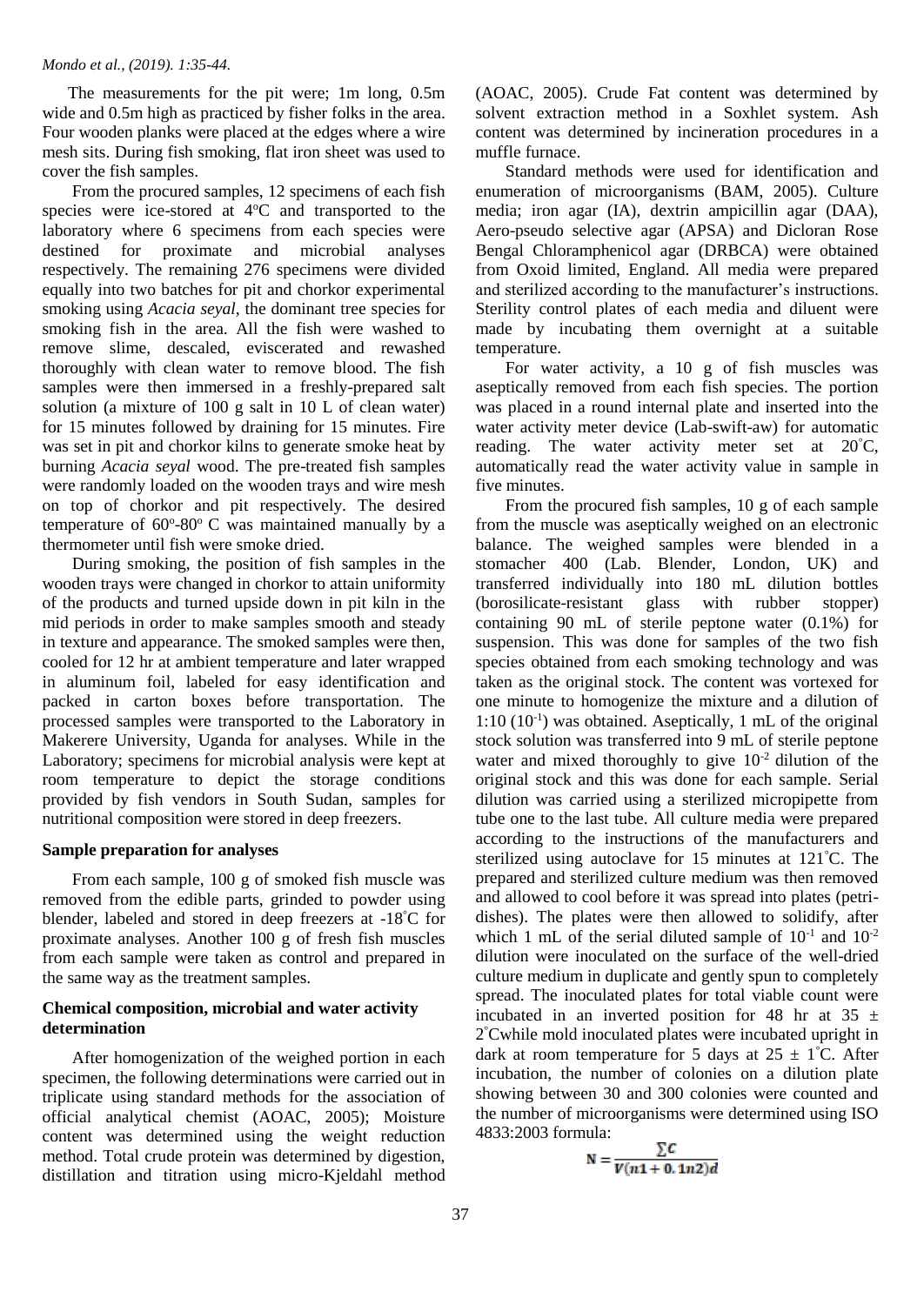Where,  $N=$  number of colonies per mL or gram of the sample*, ∑C=* sum of all colonies counted on the plates containing 30-300 colonies, *n1=* number of plates counted in the lower dilution, *n2=* number of plates counted in the higher dilution,  $d=$  value corresponding to the dilution from which the first counts were obtained and  $V=$  volume of inoculums used.

 The total viable count and mold count were recorded as colonies formed by microorganisms in the plates inoculated with their respective culture media. The means of duplicate microbial count in colony forming units were determined and transformed to  $log_{10}$ cfu/g for statistical analyses. Media and air control plates were also prepared and carried out parallel to the analysis as internal quality control.

## **Enumeration and identification of microorganisms**

 For total aerobic plate count, 1 ml of prepared dilution from each sample was spread on plates inoculated with standard iron agar (IA) in duplicates. Iron agar inoculated plates were aerobically incubated in inverted positions at  $35 \pm 2^{\circ}$ C. Colonies were counted after 48 hr of incubation using Reichert Dark field Quebec colony counter. For isolation of *aero-monas species*, 1 ml of each dilution was spread on dextrin ampicillin agar (DAA, 10 mg/L) in duplicates. Plates were then aerobically incubated in inverted positions at  $35 \pm 2^{\circ}$ C. Viable colonies were counted after 48 hrs of incubation using Quebec colony counter. For enumeration of *Pseudomonas species,* 1 ml of each dilution was spread on plates inoculated with Aeropseudo selective agar (APSA) in duplicates. APSA inoculated plates were aerobically incubated in inverted positions at  $35 \pm 2^{\circ}$ C. Colonies were counted after 48 hrs of incubation using Quebec colony counter. For

 $25 \pm 1$  °C. Counting of mold colonies was done after 5 days of incubation using Quebec colony counter. Colonies were recorded as colony forming units per gram (cfu/g) of fish samples. The means of duplicate microbial count in colony forming units were calculated and transformed to  $log_{10}$ cfu/g for statistical analyses.

## **Statistical analyses**

 Data collected were subjected to analysis of variance (ANOVA) tests, the homogeneity of variances was tested using the Levenne test, while normality of residuals was tested using the Shapiro-Wilk test and visual inspection of quartile-normal plots. A two-way ANOVA was used to test the difference in the proximate values and microbial counts recorded in fish samples smoked using chorkor and pit with the fresh fish samples to determine the effect of smoking technologies on nutritional values and safety of smoked fish. Tukey's honest significant difference test was performed where the means of the two groups under comparison were significantly different in the normally distributed population from which the samples were drawn. Significance level at  $P \le 0.05$  was adapted.

### **RESULTS**

 The average lengths and weights of the two fish species with standard deviation regardless of sex were: 28.2±1.17 cm, 133.1±3.6 g and 23.3±1.01 cm, 126.7±1.86 g for *M. caschive* and *O. niloticus,* respectively. The two parameters which influences the smoking process showed that all samples procured were matured*.*



**Figure 2**: Proximate chemical composition of fresh, pit & chorkor smoked *M. caschive* (a) and *O. niloticus* (b)

isolation of molds, a standard method of ISO 21527- 1:2008 was used with minor modifications. Briefly, 1 mL of each dilution was spread on the surface of plate inoculated with Dicloran Rose Bengal Chloramphenicol agar (DRBC agar; cat. 1160) using a sterile glass rod. DRBC agar inoculated plates were incubated uprightly at



 Fresh fish generally contained significantly higher mean moisture content (Figure 2). In *M. caschive,* fresh specimens contained mean moisture content of 56.7 $\pm$ 1.01%, which was higher than 15.3 $\pm$ 0.57% from pit and 10.0±0.83% from chorkor smoked samples. With regard to the technologies, mean moisture in chorkor

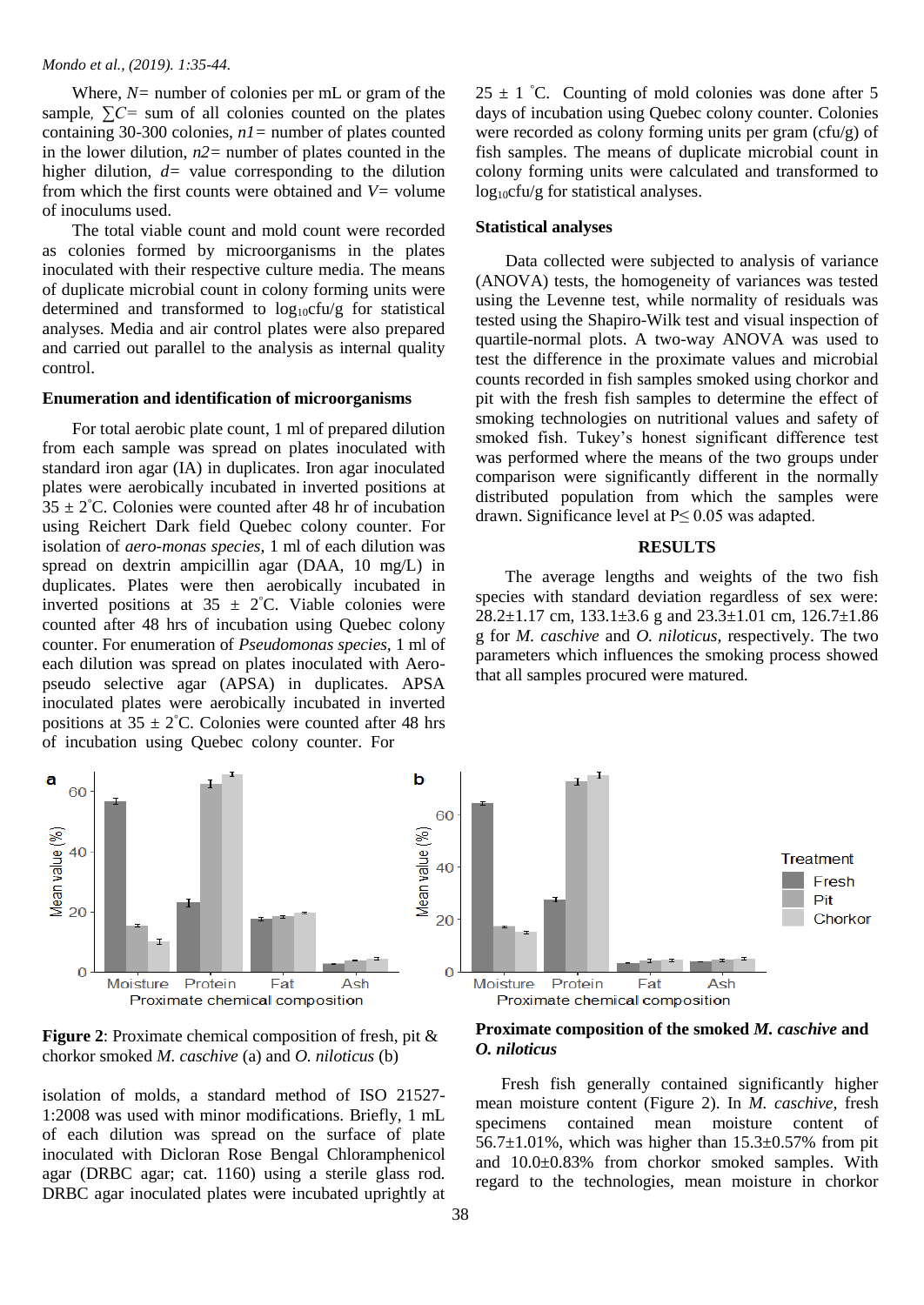smoked *M. caschive* (10.0±0.83%) was significantly lower than in pit smoked samples  $(15.3\pm0.57\%)$ , P<0.05. Crude protein and fat in smoked *M. caschive* were significantly higher than the fresh samples  $(27.6\pm1.07\%$  and  $17.6\pm0.51)$ for protein and fat respectively. Among the smoking technologies, chorkor smoked *M. caschive* had significantly high mean protein  $(65.8\pm0.75\%)$ , P<0.05 and crude fats  $(19.8\pm0.25\%)$ , P<0.05 than pit smoked samples  $(62.5\pm1.10\%)$  for protein and  $(18.2\pm0.42\%)$  for fats. Regarding minerals, significantly low amount of ash was recorded in fresh *M. caschive* (2.7±0.32%). Chorkor smoked *M. caschive* had significantly higher amount of ash  $(5.1\pm0.46\%)$  than pit smoked fish samples  $(4.5\pm0.46\%)$ , P<0.05. Similarly, the mean moisture content in fresh *O. niloticus* (64.3 ± 0.66%) was significantly higher than pit  $(17.3\pm0.42\%)$  and chorkor (15.1±0.48%) smoked samples. Chorkor smoked *O. niloticus* had significantly lower mean moisture content  $(15.1\pm0.48\%)$  than pit smoked samples  $(17.3\pm0.42\%)$ , P<0.05. Smoked *O. niloticus* had significantly higher mean protein  $(27.6 \pm 1.07\%)$  and crude fat  $(3.5 \pm 0.25\%)$ than the fresh samples. Fish smoked using chorkor had significantly higher protein  $(75.20 \pm 1.20\%)$  and crude fats  $(4.61 \pm 0.46\%)$ , P<0.05 than pit smoked samples  $(72.50 \pm 0.46\%)$ 1.26% and 4.34  $\pm$  0.51%) respectively. Concerning ash, significantly low amount of ash was recorded in fresh *O. niloticus* (4.02 ± 0.09%). Chorkor smoked *O. niloticus* had significantly higher amount of ash  $(5.10 \pm 0.46\%)$  than pit smoked fish products  $(4.52 \pm 0.46\%)$ , P<0.05. The proximate mean (moisture, protein, fat and ash contents) of chorkor and pit smoked fish were compared using Turkey multiple comparison and showed a significant difference between pit and chorkor smoked fish products  $(P<0.05)$ .

## **Water activity and microbial load in smoked M. caschive and O. niloticus**

 The initial water activity in pit smoked fish samples were higher than those recorded in chorkor smoked products. Similarly, the initial total plate count was significantly higher in the fresh samples than in pit and chorkor smoked *M. caschive* and *O. niloticus* respectively (Table 1).

| Parameters    |         | Water     | Plate   | Mold      |  |
|---------------|---------|-----------|---------|-----------|--|
| Smoking types |         | activity* | count** | count **  |  |
| M.            | Fresh   | <b>NA</b> | 2.71    | NA        |  |
| caschive      | Pit     | 0.62      | 2.12    | 1.65      |  |
|               | Chorkor | 0.53      | 1.51    | 1.65      |  |
| 0.            | Fresh   | <b>NA</b> | 4.06    | <b>NA</b> |  |
| niloticus     | Pit     | 0.62      | 2.50    | 1.65      |  |
|               | Chorkor | 0.56      | 1.54    | 1.65      |  |

**Table 1**: Initial microbial load and water activity in smoked M. caschive and O. niloticus

Values are means of duplicate determination of homogenized fish muscles;

NA= not applicable.  $a_w.**log_{10}ctu/g$ 

Chorkor smoked fish had significantly lower microbial load than pit smoked *M. caschive*and *O. niloticus,*  respectively.

## **Water activity (aw) determined in smoked fish during storage**

 Generally, water activity increased with increase in storage over the 35 days keeping time (Table 2). The average rate of increase in water activity in pit smoked fish  $(0.005/\text{week})$  was significantly  $(P<0.05)$  higher than chorkor smoked samples (0.003/week). With regard to smoking technologies, the mean water activity recorded in pit smoked fish was significantly  $(P<0.05)$  higher than measured from chorkor specimens (Table 2).

## **Total plate count of smoked fish during storage at ambient temperature**

 An increasing trend in microbial load in the muscles of smoked fish was recorded during storage at room temperature (Table 3). Total plate count increased significantly with increase in time. In the case of technologies, pit smoked *M. caschive* had significantly higher total plate count than chorkor smoked samples in the entire storage period, P<0.05. Pit smoked *M. caschive*  had significantly higher growth rate of total viable count  $(0.069 \log_{10} c \text{fu/g/week})$  than chorkor smoked fish samples  $(0.041 \log_{10} c \text{fu/g/week})$ , P<0.05. Similarly, the total plate count of smoked *O. niloticus* increased with increase in storage time (Table3).

| <b>Table 2:</b> Trend in water activity |  |
|-----------------------------------------|--|
|-----------------------------------------|--|

| Parameter      | Water activity $(a_w)$ |      |         |
|----------------|------------------------|------|---------|
| <b>Species</b> | Days                   | Pit  | Chorkor |
| M. caschive    |                        |      |         |
|                | 0                      | 0.62 | 0.53    |
|                | 7                      | 0.65 | 0.53    |
|                | 14                     | 0.69 | 0.55    |
|                | 21                     | 0.75 | 0.56    |
|                | 28                     | 0.77 | 0.62    |
|                | 35                     | 0.79 | 0.64    |
| $O.$ niloticus |                        |      |         |
|                | 0                      | 0.62 | 0.56    |
|                | 7                      | 0.65 | 0.57    |
|                | 14                     | 0.72 | 0.60    |
|                | 21                     | 0.75 | 0.66    |
|                | 28                     | 0.78 | 0.70    |
|                | 35                     | 0.80 | 0.74    |

Pit smoked *O. niloticus* also had significantly higher total plate count than chorkor smoked samples, P<0.05*.* In regard to total viable growth rate, pit smoked *O. niloticus* had higher average growth rate  $(0.066 \log_{10} c \text{fu/g/week})$ than chorkor smoked samples (0.059  $log_{10}$  cfu/g/week) but the difference was not statistically significant. The increase in microbial load in smoked fish during storage strongly correlated  $(r^2=0.94-0.98)$  with increase in water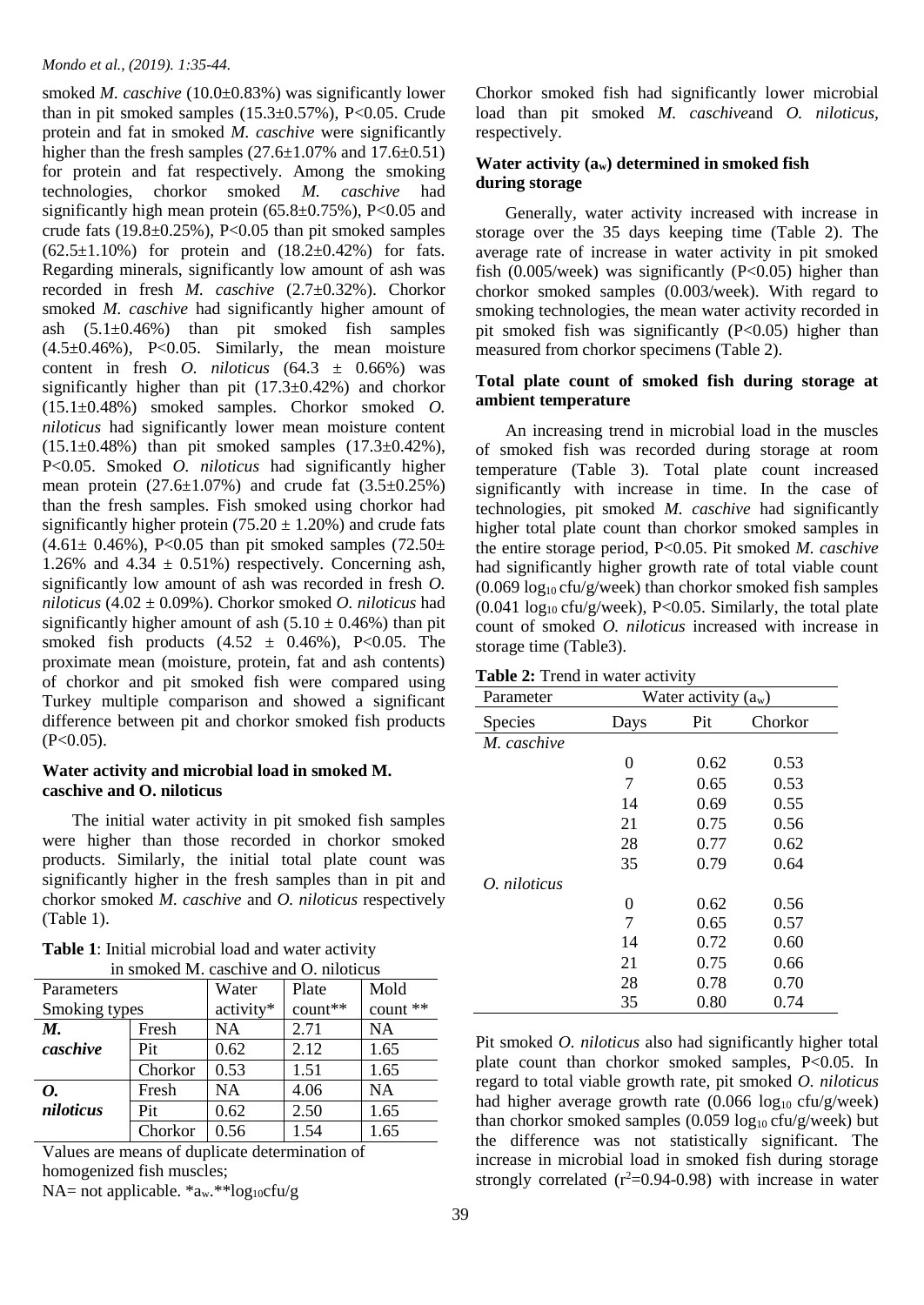activity. Regarding storage, the fourth and fifth weeks of storage showed higher water activity and microbial load than the first three weeks. Microbial loads in smoked fish samples recorded on the last week of the study (35<sup>th</sup> day of storage) were significantly higher in both *M. caschive* and *O. niloticus.*

| Table 3: Trend in total plate count |  |  |  |  |  |
|-------------------------------------|--|--|--|--|--|
|-------------------------------------|--|--|--|--|--|

| Parameter    | Total plate count $(log_{10}ctu/g)$ |      |        |  |
|--------------|-------------------------------------|------|--------|--|
| Species      | Days                                | Pit  | horkor |  |
| M. caschive  |                                     |      |        |  |
|              | 0                                   | 2.12 | 1.51   |  |
|              | 7                                   | 2.61 | 1.63   |  |
|              | 14                                  | 2.76 | 2.16   |  |
|              | 21                                  | 3.40 | 2.27   |  |
|              | 28                                  | 4.13 | 2.30   |  |
|              | 35                                  | 4.52 | 2.95   |  |
| O. niloticus |                                     |      |        |  |
|              | 0                                   | 2.50 | 1.54   |  |
|              | 7                                   | 2.77 | 1.65   |  |
|              | 14                                  | 2.95 | 2.51   |  |
|              | 21                                  | 3.54 | 2.60   |  |
|              | 28                                  | 4.20 | 3.13   |  |
|              | 35                                  | 4.82 | 3.60   |  |

## **Mold count of smoked fish during storage at ambient temperature**

**Table 4:** Trend in total plate count

| Parameters     | Total plate count $(log_{10}cfu/g)$ |      |         |  |
|----------------|-------------------------------------|------|---------|--|
| <b>Species</b> | Days                                | Pit  | Chorkor |  |
| M. caschive    |                                     |      | 1.51    |  |
|                | $\Omega$                            | 2.12 | 1.63    |  |
|                | 7                                   | 2.61 | 2.16    |  |
|                | 14                                  | 2.76 | 2.27    |  |
|                | 21                                  | 3.40 | 2.30    |  |
|                | 28                                  | 4.13 | 2.95    |  |
|                | 35                                  | 4.52 |         |  |
| O. niloticus   |                                     |      | 1.54    |  |
|                | $\Omega$                            | 2.50 | 1.65    |  |
|                | 7                                   | 2.77 | 2.51    |  |
|                | 14                                  | 2.95 | 2.60    |  |
|                | 21                                  | 3.54 | 3.13    |  |
|                | 28                                  | 4.20 | 3.60    |  |
|                | 35                                  | 4.82 | 1.51    |  |

An increasing trend in mold count in the muscles of smoked fish was recorded during storage at room temperature (Table 4). Molds increased significantly (P<0.05) with increase in keeping time. In regard to the technologies, pit smoked *M. caschive* had significantly (P<0.05) higher mold count than chorkor smoked samples during the entire storage period.

 The mean growth rate of molds in pit smoked *M. caschive* (0.029 log<sub>10</sub> cfu/g/week) was twice that in chorkor smoked samples  $(0.019 \text{ log}_{10} \text{ cfu/g/week}).$  Similarly, smoked *O. niloticus* had significantly (P<0.05) higher mold counts than chorkor smoked fish samples over storage time (Table 3). The mean growth rate of molds,  $(0.029 \log_{10} c \text{fu/g/week})$  was higher in pit smoked *O. niloticus* than the  $(0.013 \log_{10} c \text{fu/g/week})$  recorded in chorkor smoked samples.

#### **DISCUSSION**

 Moisture content in the smoked fish generally, as expected, was found to be significantly lower than the fresh fish. Thus the ultimate aim was reduce moisture, which supports enzymatic activities, oxidation or rancidity leading to spoilage. Studies observed that high moisture content provides conducive environment for spoiling microorganisms to thrive (Akintola, 2015). Heat application during smoking breaks down the hydrogen bond resulting to free molecules which eventually evaporate on the surface of the products (Akintola, 2015). Excessive evaporation leads to decreased water activity in fish tissues (Akintola, 2015). Effective preservation method should reduce the moisture content to less than 20% depending on the purpose and the product desired (FAO, 2016). In the current study, moisture content was reduced to the levels of 10-15% and 15-17% for chorkor and pit kilns respectively. In line with previous studies, smoke drying reduced moisture content in the range of 81.49% to 84.33% in *Tilapia niloticus* and *Silurus glanis* to 14.34% and 22.67% respectively (Ahmed *et al.*, 2011). With regard to the performance of smoking technologies performance; chorkor kiln effectively reduced the moisture to 10% and 15% than 15% and 17% for pit kiln. Consistent with previous studies, chorkor technology can reduce moisture content to less than 15% (Aba and Ifannyi, 2013; Olopade *et al.,* 2013; Omodara *et al.,* 2016; Katola and Kapute, 2017; Olukayode and Paulina, 2017). The effectiveness of chorkor kiln could be explained by enclosed characteristics of the system leading to concentration of heat in this type of kiln. Lower moisture content recorded in chorkor smoked fish therefore, entails longer shelf life of fish products. While the moisture content of chorkor smoked products in the present study was below 20%, a level considered acceptable for smoked fish to inhibit both bacterial and fungal growth (Msusa *et al.,* 2017), relatively higher values recorded in pit smoked products signify susceptibility of smoked fish to microbial spoilage. Moisture content in chorkor smoked fish however, was within the 15% limit to prevent pathogenic microbial growth (Immaculate *et al.,* 2013) suggesting products with extended shelf life.

#### **Protein, fat and mineral content**

 Protein, fat and mineral content (ash) were higher in smoked products than in the fresh fish samples, consistent with previous studies (Akinneye *et al.,* 2010; Ayinsa and Maalekuu, 2013; Immaculate *et al.,* 2013; Olopade *et al.*, 2013; Akinwumi, 2014; Akintola, 2015; Abraha *et al*., 2017). Increase in protein content in the smoked fish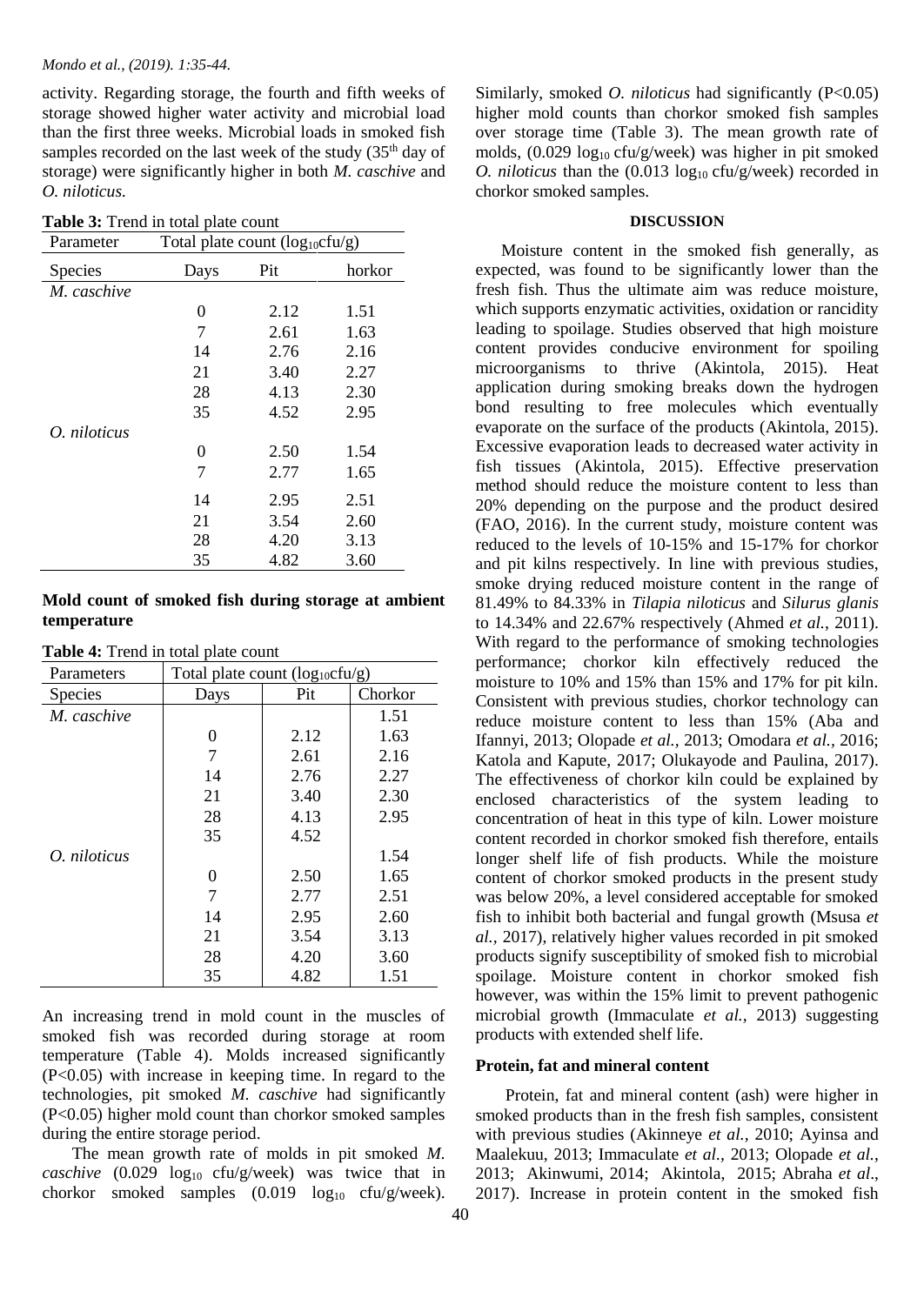samples is attributed to decrease in moisture content (Kumolu-Johnson *et al*. 2010). Furthermore, increase in fat content could be attributed to loss of water holding capacity of fats that concentrated the lipids in fish tissue (Daramola *et al.,* 2007). In the case of smoking technologies, higher protein values were recorded in chorkor smoked fish than in pit, consistent with previous observations (Ahmed *et al.,* 2011; Ayinsa and Maalekuu, 2013). Increase in protein may be attributed to fish product dehydration due to sufficient smoking temperature that efficiently breaks the water holding capacity of proteins releasing water in form of vapor on the surface of fish products. Effective removal of water from smoked fish products led to protein concentration that consequently increased the protein content (Kumalo-Johnson *et al.,* 2010).

 The materials (clay soil and flat iron sheet) used in the construction of chorkor led to higher heat retention that could have dehydrated the fish muscle which subsequently aggregated the proteins (Oparaku *et al.,* 2010; Olayemi *et al.,* 2012). Similarly, increase in fat content could be due to muscle dehydration caused by smoke heat that led to the concentration of lipids in smoked fish products. In regard to the kilns, higher fat content recorded in chorkor could be attributed to higher heat retention capacity of the construction materials which efficiently break down hydrogen bond in the water molecules leading to water evaporation from the fish surface.

 Variation in fat content between the kilns could also be due to distribution of fat on the surface of fish which is known to change due to heat intensity during smoking (Ayinsa and Maalekuu, 2013). Higher fat content recorded in smoked fish in this study could be a good dietary attribute but may cause storage problems due to the liability of fish oils to oxidation or rancidity leading to fish spoilage (Ayinsa and Maalekuu, 2013) hence need to be handled with care.

 Fresh fish samples have significantly lower ash content than the smoked fish samples. Values of ash content (minerals) recorded in the study were significantly higher, consistent with previous studies where an increase in mineral content was attributed to loss of water due to heat and salting effect (Olukayode and Paulina, 2017). Additionally, increase in ash content could be attributed to protein denaturation due to reduction in moisture and consequently loss of water holding capacity of protein in smoked fish samples (Msusa *et al.,* 2017). In relation to the smoking technologies, the study revealed significantly higher ash content in chorkor than in pit smoked fish products. This could be explained by the higher rate of water loss in chorkor smoked fish due to heat intensity that could be retained for a longer period in the system. Chorkor kiln was constructed using unbaked bricks and plastered with clay mud, such materials help in retention of heat during fish smoking hence confirming its superiority over pit kiln.

## **Water activity in smoked fish in storage**

 The initial water activity in pit smoked fish was higher than recorded in chorkor smoked products. This is attributed to inefficient smoking that could not effectively remove water due to lack of control over smoking procedures (temperature) given the openness of pit kiln. During storage, water activity increased with increase in storage time due to water absorption from atmospheric air in the storage room. The rate of increase was higher in pit than in chorkor smoked fish samples due to inefficient smoking that may not effectively remove moisture from fish tissues. The rate of absorption of moisture however, depends on the initial moisture content that was higher in pit than in chorkor smoked fish products. Effective removal of moisture to 10% and below for fatty fish e.g. *M. caschive* or 15% and below for lean fish e.g. *O. niloticus* in chorkor kiln significantly reduces the rate of increase of water absorption.

## **Microbial load**

 Considering microbial load, the study recorded higher microbial count in fresh fish than in smoked fish samples. This could be attributed to unhygienic handling of fish at the landing site and during transportation. It was observed that, the ice packs used for preserving the fresh fish melted during transportation due to temperature differences. Indeed, microorganisms increased exponentially with increase in ambient temperature. Although Aeromonas and Pseudomonas bacteria, the main fresh fish spoilers were not identified in the study, records revealed that, they are the dominant micro-flora in fresh fish (Abolagba and Igbinevbo, 2010; Pal *et al.,* 2016). With regard to storage time, low initial microbial load in smoked fish could be attributed to the potential effect of heat and smoke chemicals particularly phenols in destroying and inhibiting microorganisms in smoked fish. Indeed, the autolytic activity of most bacteria are retarded by reduction in water activity and increased smoke preservatives. In addition, salt prior to smoking, as a traditional practice could have reduced microbial load on fish but also affected the microbial growth. Studies observed that sodium chloride inhibits microbial growth in salted-smoked and saltedsundried fish (Nguvava, 2013; Odoli, 2015; Ginigaddarage *et al.,* 2018).

 In regard to smoking technologies, chorkor smoked fish recorded lower microbial count than pit smoked fish, consistent with previous records (Abolagba and Igbinevbo, 2010). Low microbial load in chorkor kilns could be attributed to proper handling of fresh fish for smoking, sanitary chorkor facility, effect of smoke and heat preventing or reducing the proliferation capacity of microorganisms. In pit kiln, fish smoking is done in an open and unhygienic conditions giving the chance for microbial contaminations (Adelaja *et al.,* 2013; Adeyemi *et al.,* 2013). In relation to storage, the results revealed an increase in microbial load in smoked fish with storage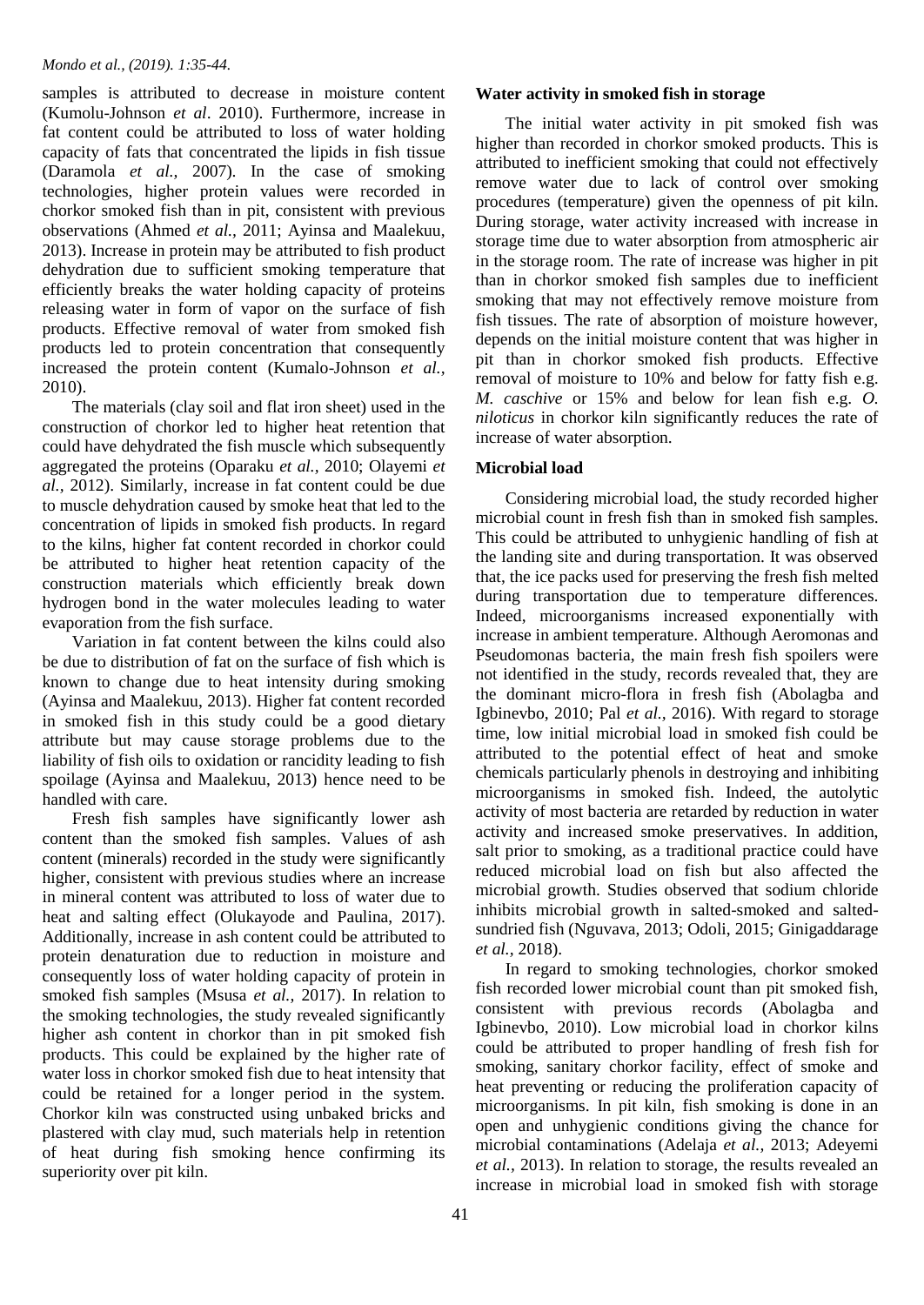time. This is consistent with reports of Ayinsa and Maalekuu (2013) who observed quality deterioration of smoked fish during storage at ambient temperature. The deterioration was attributed to increase in microbial load associated with increase in moisture absorb from the atmosphere into fish tissues (Daniel *et al*., 2013. In the present study, increase in water activity due to reabsorbing moisture from the atmosphere during storage corresponded with the increase in microbial load.This supports the observation that microbial load correlates well with water activity during storage (Ayuba *et al.*, 2013).

 Indeed, dehydrated fish easily absorbs water from the atmosphere into fish tissue triggering microbial growth with subsequent increase in the load (Daramola *et al.,*  2007; Daniel *et al.,* 2013). Despite the increase in microbial load in smoked fish samples, the loads were below the maximum permissible limit recommended by WHO  $(1.0\times10^6$  and  $1.0\times10^4$ cfu/g for bacteria and fungi). Higher microbial load recorded in pit smoked fish could be attributed to insufficient water removal from the fish tissues. Nevertheless, inefficient fish smoking could not sufficiently breakdown the water holding capacity of protein in fish tissues. In addition, unhygienic handling practices and unsanitary environmental conditions of traditional pit smoking could have accelerated the microbial growth (Abolagba and Igbinevbo, 2010).

 Similarly, the study recorded higher mold count in pit than in chorkor smoked fish samples and the load increased during storage at ambient temperature. This could be due to poor processing techniques employed in traditional pit technology and exposure of the products during storage (Sajib *et al.,* 2015). Findings of the present study showed that molds are capable of growing at water activity as low as 0.60. This is consistent with Daniel *et al.* (2013) who revealed that molds are the major microbes thriving in smoked and dried fish products with low water activity. However, the current findings showed that microbial loads enumerated from the initial smoked fish may be devoid of pathogenic bacteria since studies have showed that apart from molds, pathogenic microorganisms grow at water activity range of 0.75-0.99 (Odoli, 2015; Ginigaddarage *et al.,* 2018). In regard to microbial load and storage, it is imperative to say that pit smoked fish has low shelf life than chorkor smoked fish products and consumption of pit smoked fish products after 35<sup>th</sup> day of storage may result to potential health effects.

## **CONCLUSION AND RECOMMENDATION**

 This study revealed that chorkor and pit kilns concentrated the chemical components including protein, fat and minerals of fish due to reduce water content. Chemical components in chorkor were significantly concentrated than in pit smoked fish and corresponds to the extent of moisture removal. Fish smoking kilns therefore, do not necessarily change the chemical composition of fish but rather concentrates the nutrients.

Regardless of the smoking kilns, fish tissues continuously absorb atmospheric moisture during storage at room temperature resulting to increase in water activity of smoked fish. The rate of moisture absorption however, depends on the initial moisture content. Therefore, effective removal of moisture to 10% and below for fatty fish e.g. *M. caschive* or 15% and below for lean fish e.g. *O. niloticus* significantly reduces the rate of increase of water absorption. With increasing water activity, the microbial load in smoked fish products also increases. Despite the increase in microbial loads, fish were safe because the loads were below the maximum permissible limit recommended by the ICMSF and WHO (6  $Log<sub>10</sub>$ cfu/g and 4  $log_{10}$ cfu/g) for bacteria and fungi respectively. The study recommends that Fisher folks should adopt improve chorkor kilns characterized with easy control of smoking parameters and maintenance of smoked fish quality. Besides high quality, economically sustainable quantities of fish can be processed in a short time, using low firewood consumption. Therefore, uptake of improved chorkor kiln will consolidate smoked fish value chain by maintaining the quality and quantity of smoked fish products. Technologies such as chorkor smoking kiln will help fisher folks to minimize causes of climate change by reducing adverse pressure on forestry resources for firewood. This will enhance the role of fish in providing food and nutrition security in an environmentally sensitive approach in South Sudan.

# **ACKNOWLEDGEMENTS**

 This study was supported financially by Sudd and Ecology Management (NORHED Project No. 1300680) to Borodi Charles Mondo. The Department of Environmental Management, College of Agricultural and Environmental Sciences, Makerere University is thanked for hosting this research. We would like to thank Bonny Balikuddembe of Makerere University and Edgar Samuel of National Agriculture Research Organization-Kawanda for technical support.

## **REFRENCES**

- **Aba, P., and Ifannyi, N. (2013).** Effects of smoke- drying temperatures and time on physical and nutritional quality parameters of Tilapia (*Oreochromisniloticus*). *International Journal of Fisheries and Aquaculture,* **5:**29-34.
- **Abolagba, O. J., and Igbinevbo, E. E**. (2010). Microbial load of fresh and smoked fish marketed in Benin metropolis, Nigeria. *Research Journal of Fisheries and Hydrobiology,* **5:** 99-104.
- **Abraha, B., Samuel, M., Mohammud, A., Admassu, H., and Al-haj, N. Q. M.** (2017). A Comparative Study on Quality of Dried Anchovy (*Stelophorus heterolobus*) Using Open Sun Rack and Solar Tent Drying Methods. *Turkish Journal of Fisheries and Aquatic Sciences,* **17:** 1107–1115.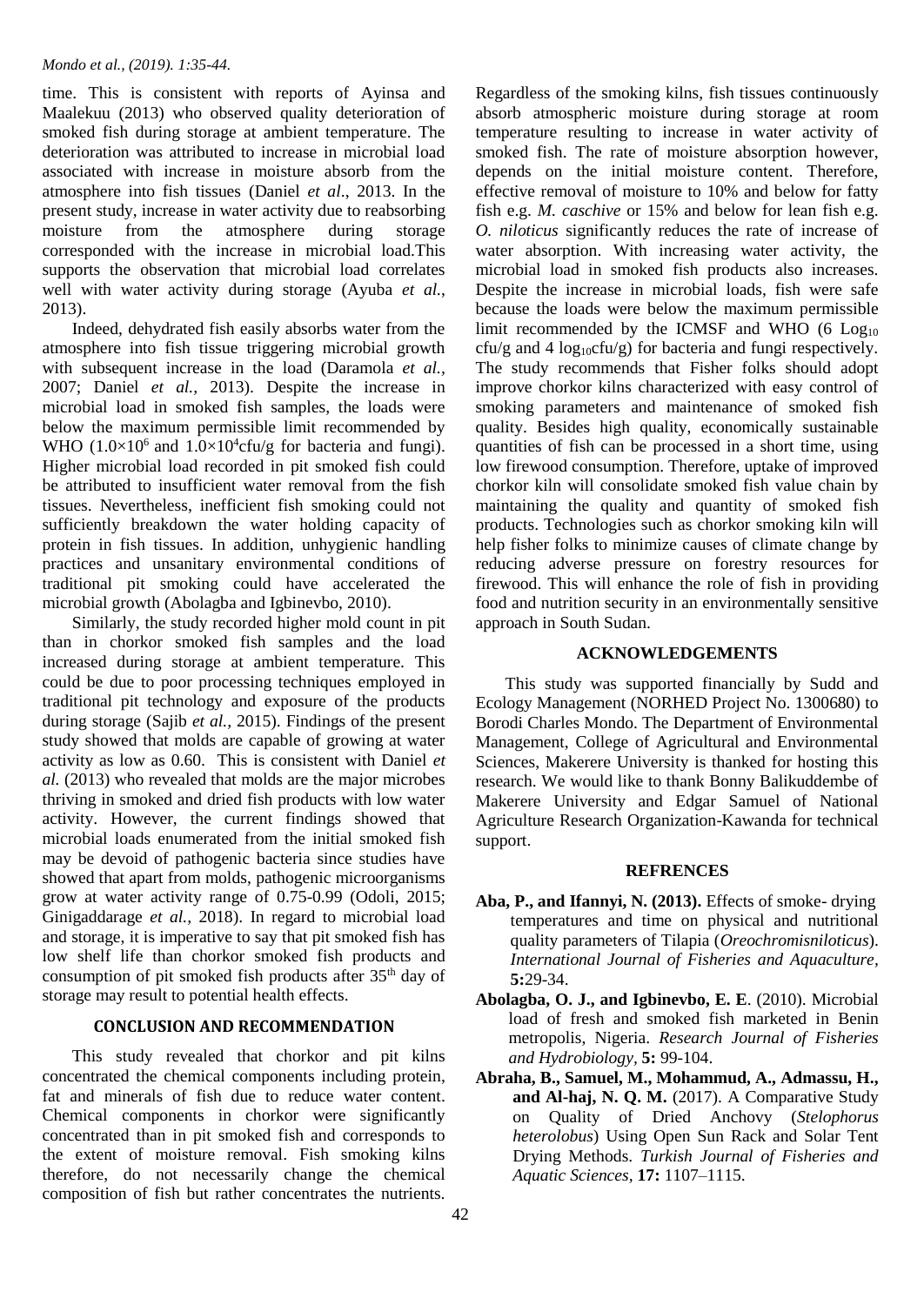- **Adelaja, B., Adeolu, O., Jacob, O., Bolatito, I. N., and**  Samuel, A. (2013). Comparison of Microbial Load Associated with Smoked Fish (*Chrysichthys Nigrodi gitatus*) from Oyan Lake and Ogun Waterside in Ogun State, Nigeria. *Journal of Culinary Science and Technology,* **13:**1–6**.**
- **Adeyemi, O.T., Osilesi1, O.O., Onajobi, F., Adebawo, O., and Afolayan, A.J.** (2013). Stability study of smoked fish, horse mackerel *(Trachurus trachurus)* by different methods and storage at room temperature. *African Journal of Biochemical Research,* **7:**98-106.
- **Ahmed, A., Dodo, A., and BoubaAdji, M.** (2011). Influence of traditional drying and smoke drying on the quality of three fish species (*Tilapia nilotica, Silurus glanis, and Arius parkii*) from Lodgo Lake, Cameroon. *Journal of Animal and Veterinary Advances,* **10:** 301-306
- Akintola, S. L. (2015). Effects of smoking and sun-drying on proximate, fatty and amino acids compositions of Southern pink shrimp (*Penaeus notialis*). *Journal of Food Science and Technology*, **52**:2646–2656.
- Akinwumi, F. O. (2014). Effects of smoking and freezing on the nutritive value of African Catfish, *Clariasgariepinus* (Burchell, 1822). *Journal of Agricultural Science,* **6**: 143-149**.**
- **Akinneye, J. O., Amoo, I. A., and Bakare, O. O.** (2010). Effect of drying methods on the chemical composition of three species of fish (*Bonga spp., Sardinella spp. and Heterotis niloticus*). *African Journal of Biotechnology,* **9:**4369–4373.
- **Association of official analytical Chemists.** (2005). Official methods of analysis 18th edition. Association of official analytical Chemists, Washington, Arlington, Virginia, USA
- Ayinsa, H. K., and Maalekuu, B. K. (2013). Effect of traditional fish processing methods on the proximate composition of red fish stored under ambient room conditions. *American Journal of Food and Nutrition,* **3**: 73-82.
- **Ayuba, V. O., Alhassan, M. I., and Jimmy, U. U.**  (2013). Assessment of the microbial load of smoked sardine (*Sardina pilchardus* , Walbaum , 1792 ) sold in Makurdi Markets, Original Research Article. *International Journal of Current Microbiology and Applied Sciences,* **2:**277–287.
- **Bacteriological Analytical Manual.** (2005). United States food and drug administration for detection, enumeration and identification of individual organisms.http://www.foodinfonet.com/publicaton/fd aBAM..htm
- **Daniel E.O., Ugwueze, A.U., and Igbegu, H.E.** (2013). Microbiological Quality and Some Heavy Metals Analysis of Smoked Fish Sold in Benin City, Edo State, Nigeria. *World Journal of Fish and Marine Sciences,* **5:** 239-243.

**Daramola, J. A., Fasakin, E. A., and Adeparusi, E. O.** 

(2007). Changes in physicochemical and sensory characteristics of smoked-dried fish species stored at ambient temperature. *African Journal of Food, Agriculture, Nutrition and Development Agriculture, Nutrition and Development*, 7(6).

- **Food and Agricultural Organization of the United Nations.**(2015). Resilient Livelihoods for Sustainable Agriculture, Food Security and Nutrition. Country Programming Framework for Sudan Plan of Action (2015-2019)
- **Food and Agricultural Organization of the United Nations.** (2016a)*. South Sudan Resilience Strategy*, 2016-2018.
- **Food and Agriculture Organization of the United Nations.** (2016b). The state of world fisheries and aquaculture. Controbuting to food security and nutrition for all. Rome, 200pp.
- **Food and Agriculture Organization of the United**  Nations. (2016c). How access to energy can influence food losses. Environment and Natural Resources Management; Environment, Climate change [Energy] monitoring and assessment working paper 65.
- **Food and Agriculture Organization of the United Nations.** (2018). *World fisheries and aquaculture*.
- **Food and Agriculture Organization, International Fund for Agricultural Development and World**  Food Program. (2013). State of food insecurity in the world-the multiple dimensions of Food security. FAO, Rome, Italy, 2013.
- **Ginigaddarage, P. H., Surendra, I. H. W., Weththewa, W. K. S. R., and Ariyawansa, K. W. S.** (2018). Microbial and chemical quality of selected dried fish varieties available in Sri Lankan market. *Sri Lanka Journal of Aquatic Science,* **23:**119–126.
- **Immaculate, K., Sinduja, P., Velammal, A., and Jamila P.** (2013). Quality and shelf life status of salted and sun-dried fishes of Tuticorin fishing villages in different seasons. *International Food Research Journal, 20***:**1855-1859.
- **Katola, A. and Kapute, F.** (2017). Nutrient composition of solar dried and traditionally smoked *Oreochromis mossambicus, International Food Research Journal,* **24:**1986–1990.
- **Kumolu-Johnson, C. A., Aladetohun, N. F., and Ndimele, P. E.** (2010). The effects of smoking on the nutritional qualities and shelf-life of *Clarias gariepinus* (BURCHELL 1822). *African Journal of Biotechnology,* **9:**73–76.
- **Magawata, I., and Musa, T.** (2015). Quality characteristics of three Hot-Smoked fish species using locally fabricated Smoking chorkor. *International Journal of Fisheries and Aquatic Studies,* **2:**88–92.
- **Msusa, N., Likongwe, J., Kapute, F., Mtethiwa, A., and**  Sikawa, D.  $(2017)$ . Effect of processing method on proximate composition of gutted fresh Mcheni